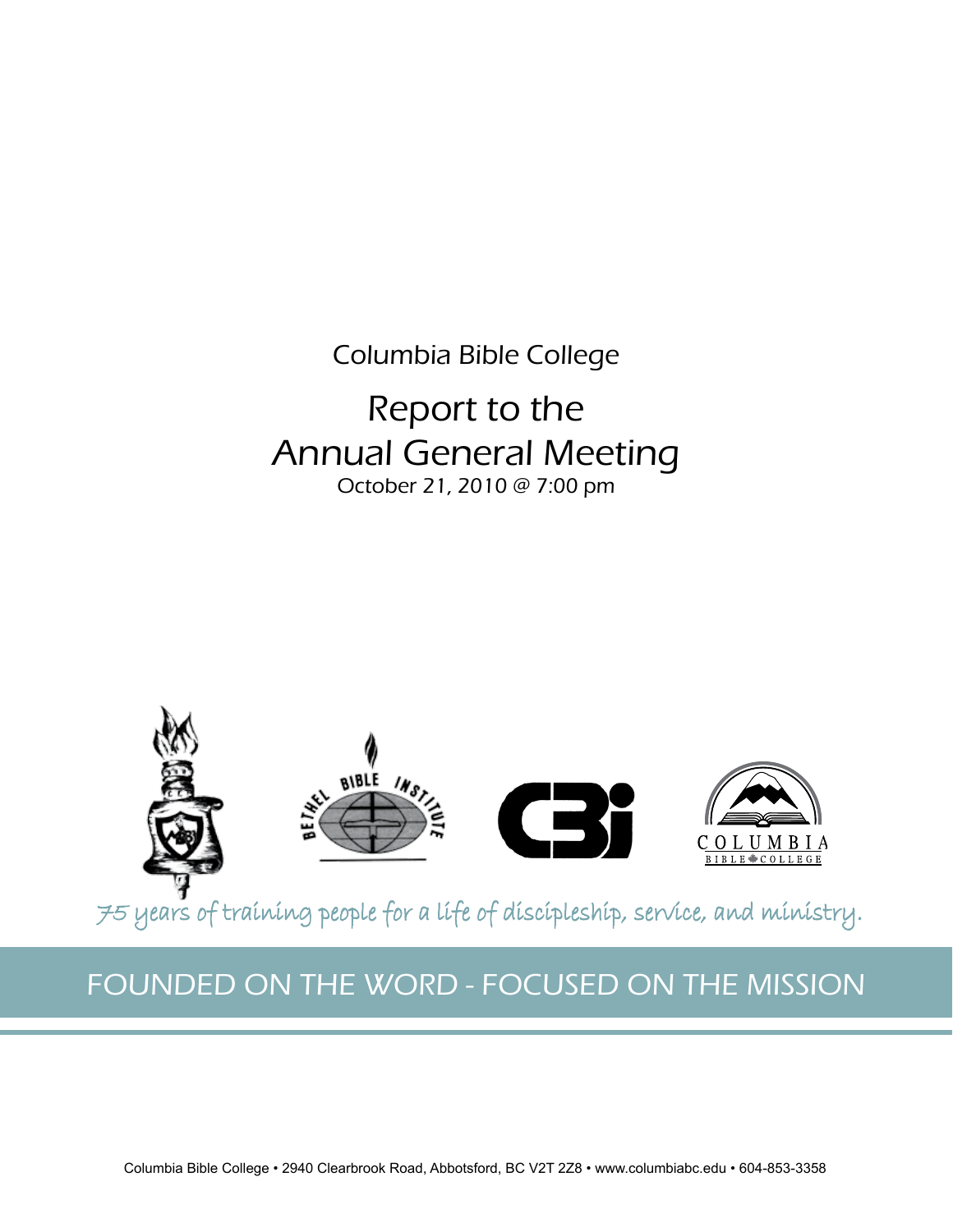

*This fall marks the 75th time an MB or MC Bible school or college in BC has launched a school year! Anniversary celebrations have begun and will culminate in a great celebration on October 22, 2011. The anniversary theme is "Founded on the Word; Focused on the Mission." One of the first programs begun by our conferences and churches was the creation of church-based Bible schools. They believed in the significance of the Word in shaping the life priorities of young adults. That conviction continues and with our six applied ministry majors in a four-year degree program, Columbia is focused on preparing people for God's Mission. Columbia is a marvelous asset for the churches of our region, not only because of its programs and people, but also because of its fine library and campus. Imagine the impact of 500 students over the course of a lifetime – this too is a marvelous contribution!*

*The 2010 school year has begun well and we are pleased to present this report to you, our "owners." The report looks back at the year since the last AGM and also looks forward into this current year.*

### **Reflections on 2009-2010**

The wider issues in the year past were…

- threat of the Swine flu pandemic,
- a significant economic downturn,
- the massive earthquake in Haiti, and
- the 2010 Winter Olympics.

At Columbia, we saw…

- A bounce in enrollment to 535.
- Launch of the College Match Bursary in which the college matches up to \$1000 in financial aid for students whose church supports them financially. This has been an enormously popular program with over 40 churches participating in the program.
- Retooling of our College Vision for the next five years.
- Implementation of our new College software suite to create an integrated management of student information, finances, and the website.
- Planning and preparation for the new Residence. See page 5 for additional information.
- Engagement of several external con sultants to review our operations in the area of our facilities, risk management, development, and marketing.
- Update of our course articulation agree ment with Trinity Western University and

 Canadian Mennonite University. We have a very fine "credit bridge" with these two universities.

- Working through several unexpected personnel transitions – Academic Dean and Director of Enrollment.
- Implementing the first step of a plan to improve the salary and benefits pro gram for our employees.
- Reviewed the benefits and pension plans for employees.
- Graduated 138 students in April 2010.
- We were able to conclude the year with a modest surplus of \$122,000.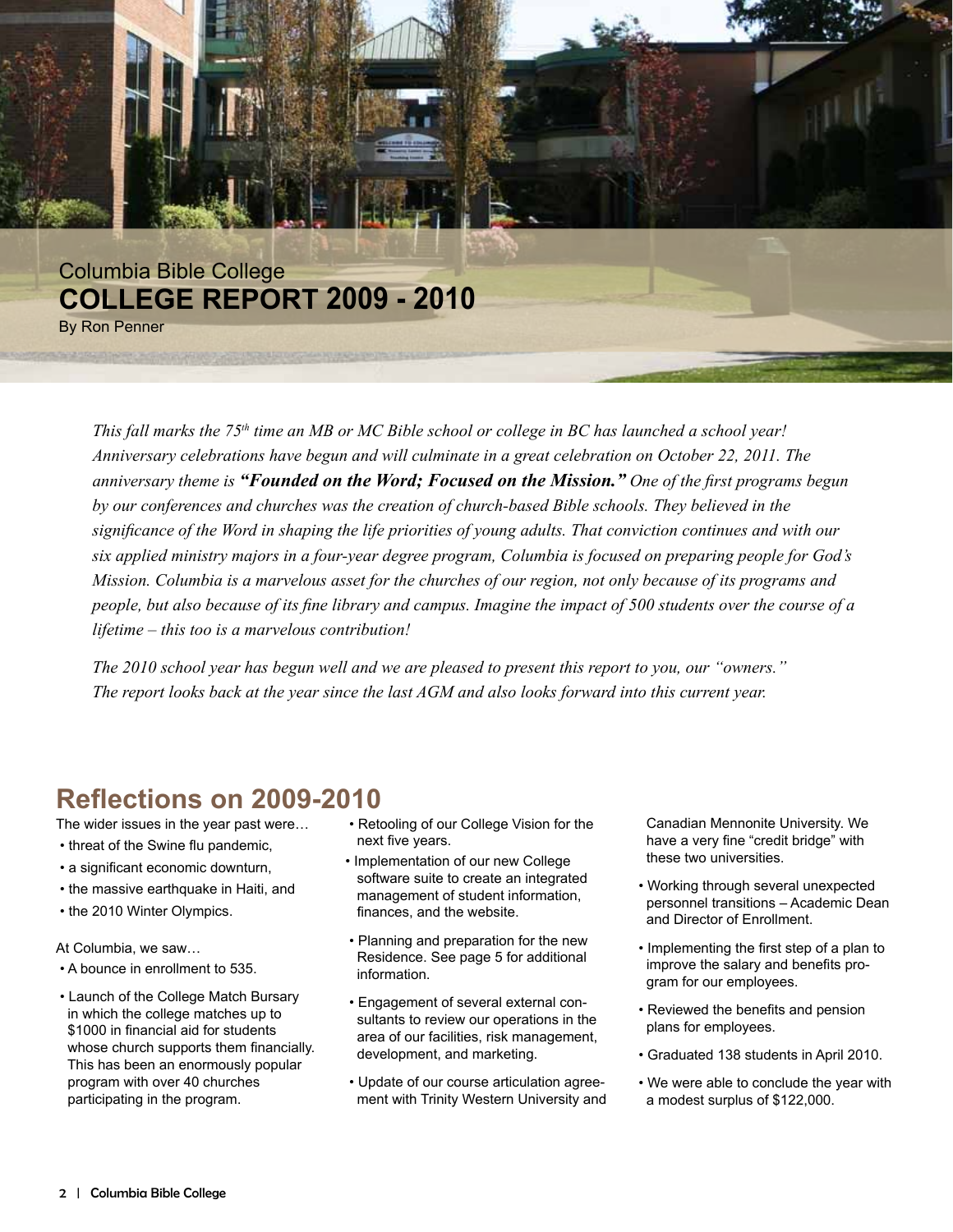### **Looking ahead to 2010-2011 and Beyond**

We had projected a steady-state enrollment for this year. However, when September arrived and we confirmed the attendance, our enrollment was down in several ways: we have fewer students, those students tend to take fewer credit hours, and more are coming as commuters. Consequently this has reduced our projected revenues for the year and the team is working to build up revenues and reduce expenses accordingly. The budget and finances are discussed in more detail in the Financial report on pages 7-11.

#### **Faculty**

The arrival of Dr. Doug Berg as our Academic Dean in August 2010 was highly anticipated. Doug brings great preparation to his post as well as a deep interest in shaping future generations of students for discipleship, service and leadership.

Several of our faculty are working to complete their doctoral programs.

 • Bryan Born graduated from the University of SA in June, 2010; his dissertation topic was *"Worlds of the Spirit". Exploring African Spiritual and New Pentecostal Church Relations in Botswana.*

• Carey Penner completed his dissertation at the close of summer 2010, *"An Action-Project Investigation of Young Adult Clients' Self-Efficacy within Individual Counselling Process"* and now awaits final approval prior to graduation.

• Michael Szuk continues to work on his dissertation, entitled *"The Role of the Holy Spirit in the Book of Revelation."*

Gareth Brandt published, *"Under Construction: Reframing Men's Spirituality".*

We appreciate the desire of faculty to keep learning so that they can provide top quality education for our students. Year after year, students acknowledge and appreciate the care, knowledgeability, and preparedness of our faculty.

#### **Library**

The Columbia library has seen significant improvements over the past few years. First, the library shelving was retrofitted for seismic events, second, we installed new library management software, and third, this year the library added 47,000 new electronic books. In one summer, we doubled our holdings and leapt into the growing world of digital resources.

#### **UFV**

We have renewed our dialogue with the University of the Fraser Valley, seeking ways in which our students can have a "sturdy bridge" from studies at Columbia to programs offered at the university. Both leadership groups have good interest in making this happen and this will be one of the key priorities for us in this year.

#### **The Church**

Columbia exists to serve the church and it has been our goal to do that better. One of our key priorities is to keep the church informed about life and opportunities at Columbia – Paul Loewen, Church and donor relations, and Candice, Heather, and Mallory, our Admissions team, are key leaders for this aspect. Columbia Singers, a student worship team, as well as several hundred student volunteers and interns contribute weekly to churches throughout the lower mainland.

#### **Alumni**

Columbia has over 8000 alumni around the globe. Our development consultant highlighted the importance of the College connecting with and serving this group. Alumni represent a crucial spiritual, moral, and financial support base for a college. Shirley Esau, alumnus and long-time CBC staff member, agreed to assume the role of Director of Alumni Relations this past summer. We are delighted and look forward to her ministry. One of the significant new ways we expect to serve alumni

is through Globe Quest, an educational travel program for alumni and friends. The first major event is a 16-day trip to Israel and the Sinai in June 2011. Other trips planned include canoeing, backpacking, and a Family caving trip in summer 2011, a Tall ships cruise in fall 2011, and in Spring 2012, a *"Footsteps of Paul"* trip to Turkey and Greece. Check our website for details and page 12 for a few photos.

#### **Residence**

Rebuilding the Residence has been a major project for us over last year and it continues through this year. The plans have been completed and approved by the city. We continue to work on completing our campaign for funding. The College is committed to be debt-free during the building and so we continue to connect with people to raise the final portion of the \$3.5million it will cost to build the residence. The AGM approved the project at the 2009 AGM, subject to funding. So, the hope and plan is that we will secure those final gifts and pledges by Christmas so we can build in time for the fall 2010 College year.

#### **Mission Statement**

The College team has reviewed both the long-standing Mission statement and the College Vision. The process engaged the employees, the faculty in two workshops, the strategic planning team, and the Board. The AGM delegation will be asked to affirm a slight amendment to the mission statement:

#### **Current**

*"To prepare people for a life of discipleship, service and ministry."*

#### Recommended

*"To prepare people for a life of discipleship, service and leadership; and to serve the church."*

The rationale for this recommendation is placed on page 12.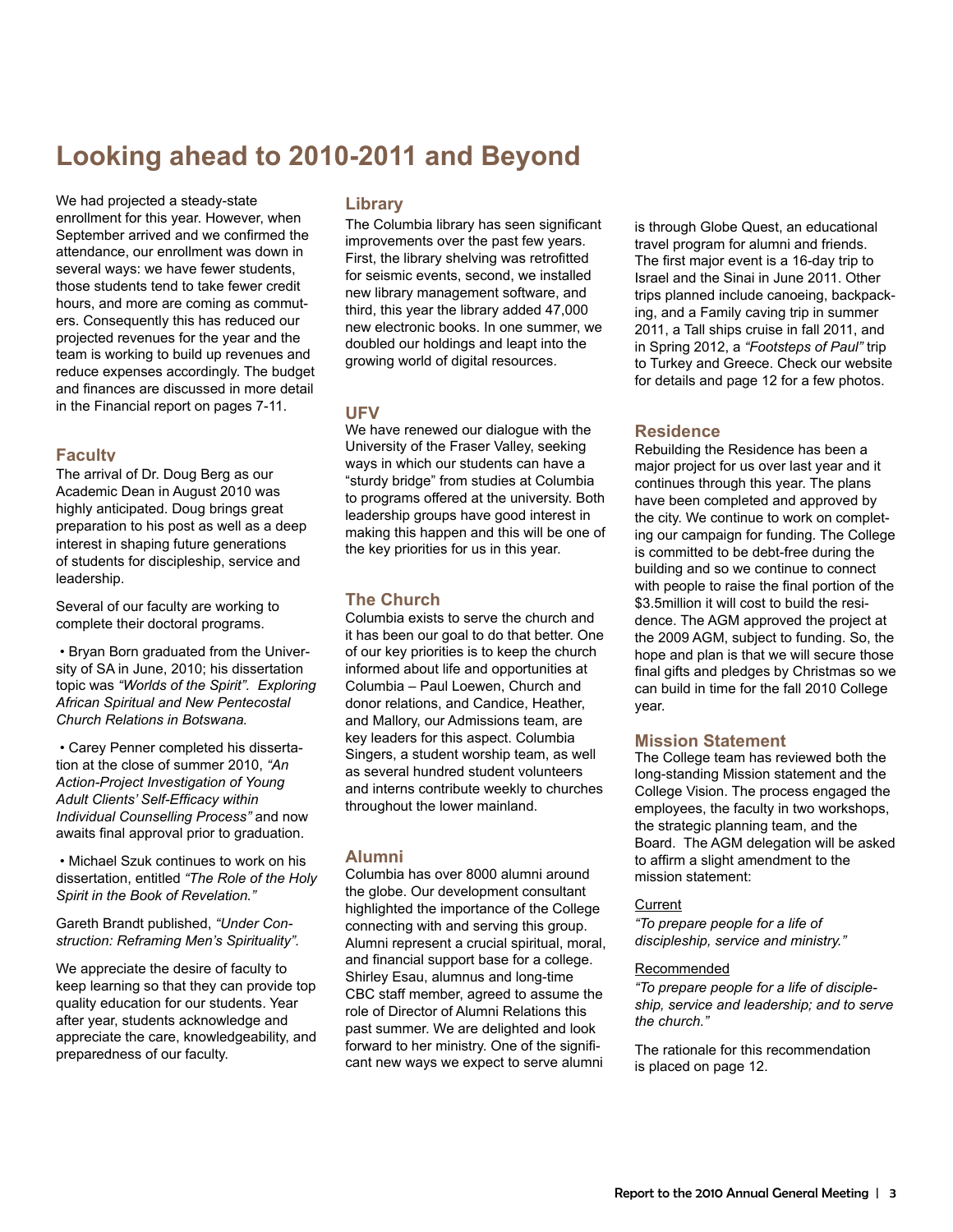# **Vision 2015**

Our Vision for 2015 includes the following elements with top priorities highlighted.

#### **Programs and Services**

- Expand Abbotsford Campus enrollment to 600
- Strengthen the Discipleship stream within both the core curriculum of the College as well as create new programs to provide for additional student cohorts.
- Create a Leadership Minor or Track within Columbia's Four-Year programs.
- Expand Columbia's Online teaching capacity
- Develop Non-Formal and Continuing Education Opportunities

#### **Provisions**

- Increase operational donation revenues to about \$2M per year over the next five years
- Build up our Advancement Team in order that our donation support can grow.
- Implement Consulting Team Report and Recommendations
- Expand revenues through current or new auxiliary enterprises
- Integrate Columbia's Marketing efforts so we have a coordinated effort and messaging to our various constituencies.
- Review the College Business Plan for functionality, efficiency, and trackability
- Increase use of partnerships in funding the College.
- Create operational and business plan with goals, objectives, outcomes, and assessment means for all administrative and educational departments.
- Complete College Risk Management Audit.

#### **People**

- Continue improving the care of our employees with particular emphasis on moving our salary grid toward 90% of UFV.
- Appoint a Director of Advancement in order to strengthen this aspect of the College's operation.
- To hire additional faculty as determined by the Academic leadership and Administration.
- Begin succession planning for the president's post.

#### **Partnerships**

- Strengthen the College's relationship with its sponsoring churches through increased presence by College faculty at key events such as conferences and providing loading for church ministry.
- Expand credit transfer articulation to include colleges and universities in every major province.
- To expand partnerships firstly to other Anabaptist denominations such as MC Alberta, Canadian Baptists, but then also considering endorsements from other evangelical denominations (eg.CRC) and churches (eg.Christ the King).
- To strengthen our relationship with area Christian High Schools as well as Graduate Schools.
- Expand our corporate sponsorship vision to include an increased value for their organization as well as the devel opment of some co-op education link ages with businesses and churches.

#### **Place**

- Complete new Residence on campus
- Reformulate the Abbotsford Campus Master Plan. A significant segment will be the future of the Teaching Center. Future planning should also consider the possibility of a Vancouver Teaching site.
- Address some significant repair and maintenance projects.



Ron Penner, President

#### **Planning**

• To complete a College Values articulation which can fit into our planning model.

#### **Policies**

- Harmonize College Faculty and Student Manuals
- Develop College Information Technology Policies
- Refresh Board Manual
- Develop College Archival policy
- Create searchable College Policy database.

We enjoy good support from the leadership teams of both BCMB as well as MCBC and we appreciate the leadership of our Board of Directors. Their guidance as well as involvement as ambassadors for the College are invaluable. We know they serve in this capacity as volunteers and appreciate their sacrifice.

Thanks too to the hundreds of people who donate to the College annually – it is these gifts which allow us to avoid raising the price of education even higher. We affirm your vision to keep Columbia strong for future generations.

For the Team,

Ron Penner President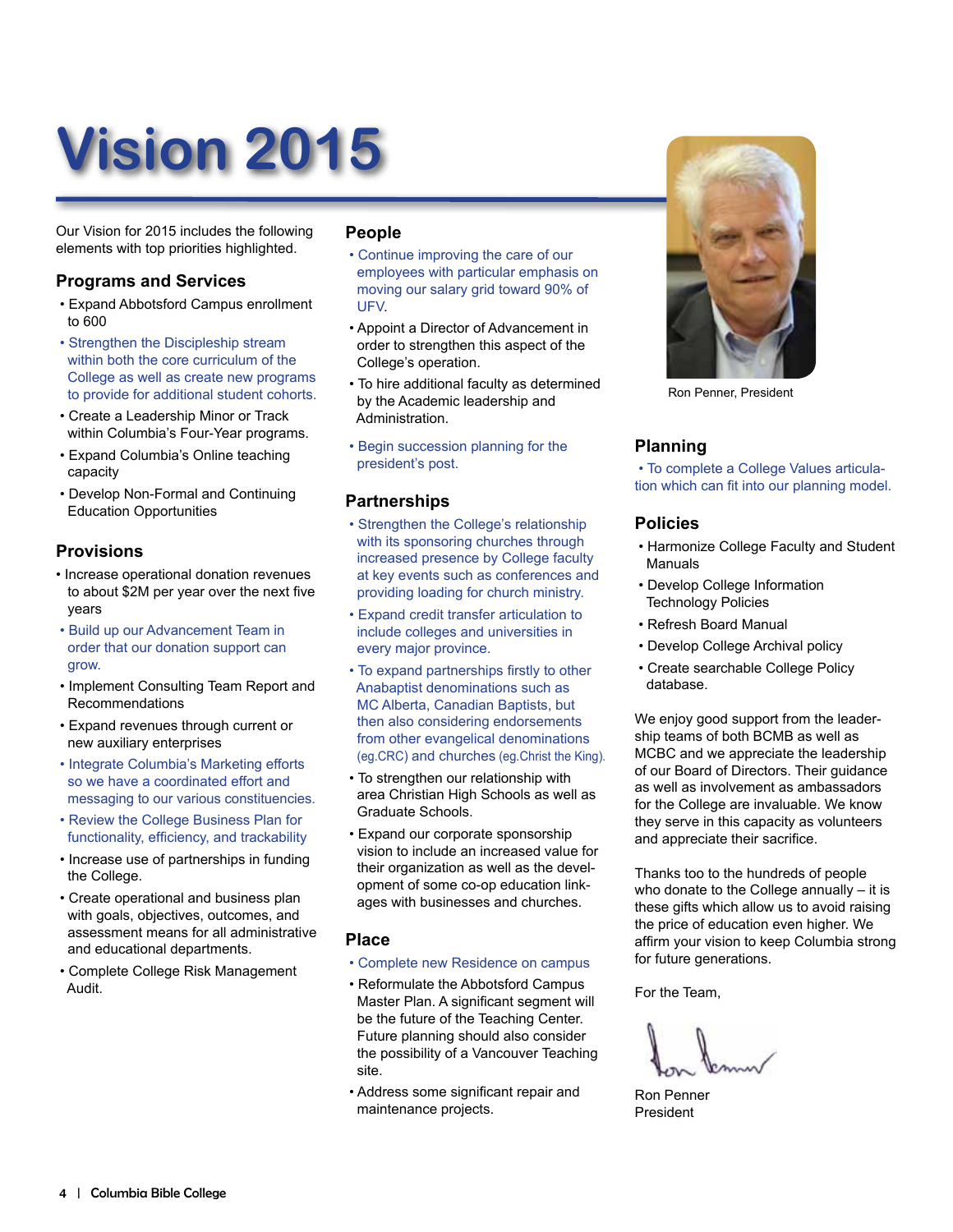# Update Residence Building Campaign

We approved the Residence project at the 2009 AGM, subject to funding being in place as per our agreement to not go into debt. Here is how things have progressed:

#### **1. Plans**

The plans and variances needed for the project have been approved by the city. The plans are ready to have a permit pulled when we are prepared to proceed.

#### **2. Fundraising**

The Residence Campaign Team has been working diligently to raise the \$3.5M in cash and short-term pledges since late fall 2009.

Members include: Abe Neufeld – Chair, Gerd Bartel, Vern Heidebrecht, Paul Loewen, Ron Penner, John H. Redekop, Randy Redekop, and Walter Unger. Support staff include: Myra Lightheart and Brun Sawatzky.

|                                   | <b>TARGETS</b> |
|-----------------------------------|----------------|
| Capital Reserve                   | 463,000        |
| Phase 1 - Lead Gifts              | 1,000,000      |
| Phase 2 - Matching Gifts          |                |
| Major Donors                      | 300,000        |
| <b>Miscellaneous and Bequests</b> | 300,000        |
| Lunches                           | 437,000        |
| General mailing                   | 100,000        |
| Phase 3 - Completion Gifts        |                |
| Finish help                       | 500,000        |
| Gifts-in-Kind                     | 300,000        |
| Total                             | \$3,500,000    |

At this point we have we have over \$2.5M in cash and pledges so we are working toward our finishing campaign. Work continues to ask churches and friends of the College to help us with the finishing campaign.

#### **3. Logistical Preparations**

The Board has affirmed Randy Redekop as volunteer Construction Manager for the project. We are very grateful for Randy's enormous commitment to the project.

With an eye to possibly beginning construction after Christmas, we have removed the old buildings on the site. We chose late summer in order to minimize the risk and disruption created by students present as well as our Facilities staff having the time to devote to it before the college year began.

#### **4. Path Forward**

Once the funding in cash and pledges has been reached, the CBC Board will convene in order to confirm all conditions are satisfied and only at that point, give final approval for construction to begin.

Our hope is to have the residence ready for use in Fall 2011!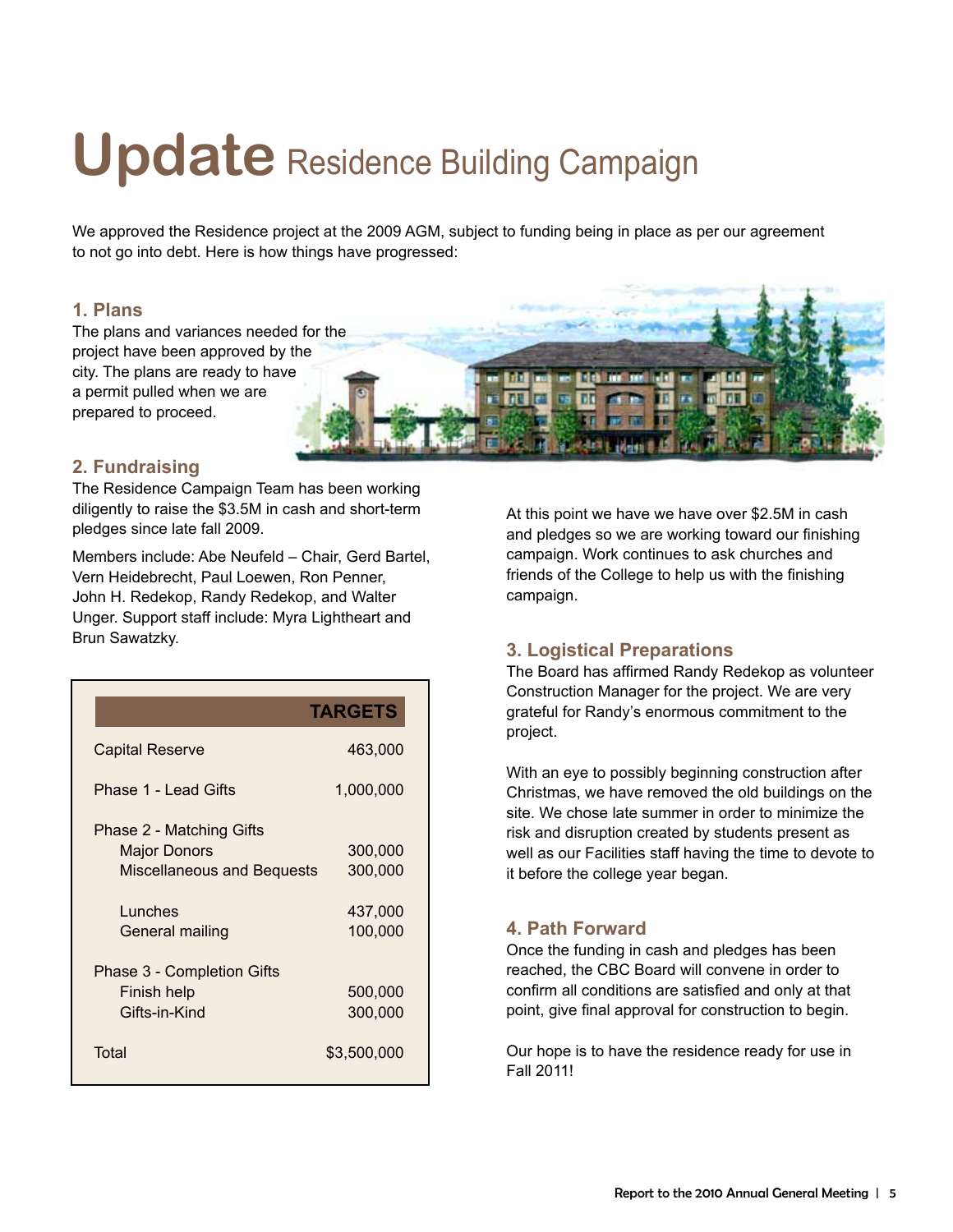### Message from the Board Chair Abe Neufeld



*We as your Board feel privileged and blessed to be closely associated with Columbia Bible College.* 

*It is both challenging and inspirational to be charged with the responsibility of providing spiritual leadership, and operational direc-*

*tion, for the faculty, staff and students at CBC. The capacity to achieve this shared mandate is significantly enabled through the gifted leadership role of our President Ron Penner and his Senior Administrative Staff.*

*Our College continues to be entrusted with a strong student enrolment! We praise God for each of our students commitment of their time and financial resources as they seek to broaden their spiritual horizons. Their investment of time at CBC will develop lifelong relationships, deepen their faith and will assist them in discovering their full potential in life.*

*We are thankful to God for our seasoned faculty and staff who are committed to assisting our students in deepening their faith, enlightening both mind and soul, and equipping them to live to the full potential of a called purposeful life.*

*Our Board monitors the work of the President who is the Chief Executive Officer and is responsible for the overall administration and the well being of the College. This year we invited the Faculty and Administrative Staff to assist us in our annual performance review of our President. The responses were all consistently positive in describing the President as a leader of high integrity who understands and takes seriously the embodiment of the theology and values of the College. Overall, Ron is seen as a huge gift to Columbia in this season of his ministry.*

#### *Our Board has been actively engaged in a number of initiatives.*

- 1. We began the process of reviewing the Colleges Mission, Vision, and Core Values Statements. Two of our Board meetings were held in conjunction with our Faculty and Staff in this review. While positive progress has been achieved our work is not completed. We valued the opportunity to come together and gain understanding and an appreciation for each other.
- 2. At our 2009 CBC AGM the Residence Project received approval in principle as well as authorization to commence fund raising efforts. Our Facilities Committee and Campaign Team have both been actively at work.
- 3. Our Campus Facilities Committee and our Architect Wes Friesen have approved the working drawings. They are ready to proceed with the construction of a 4-story 134 student capacity residence on campus. The building site has been prepared and zoning approvals are in place. We have appointed Randy Redekop as the Construction manager. Randy is graciously offering his expertise as a volunteer.
- 4. The Board and our Residence Campaign Team have been at work since last November on raising the \$3.5 million required for the project. We are pleased to report that our Team has received gifts, pledges and in kind donations(materials and labour) totalling about \$2,600,000. This leaves us with a balance of \$900,000 to raise before we begin construction. We have made number of "donor requests" from whom we anticipate positive responses. Our goal is to complete the final fund raising drive by December. We remain optimistic that this is achievable and invite your prayers and financial support.
- 5. The Board prioritized the formation of a Leadership Succession Plan for Columbia. While we are not anticipating the imminent retirement or departure of our Senior Staff, we believe it is prudent to have a orderly plan in place when these events occur. To assist us in this direction, We have appointed a Succession Planning Task Force, to pull together the research and plans to assist in development of a Leadership Succession Plan.
- 6. We appointed A Board Manual Task Force. A Board manual is a working resource for the Board of Directors, holding both the policies regarding the way it does its work as well as key policies and documents. This the logical next development step following the revision of the College Bylaws. We look forward to adopting our new Board Manual in early 2011.

*We are pleased that we have received a positive Financial Audit. The work of our Finance Committee, Terry Christie and Ron Penner, are valued in monitoring the colleges finances. With fluctuating student enrolments the challenge to maintain positive financial outcomes, requires due diligence. We are grateful to you as delegates of our member churches for your continued strong support of Columbia Bible College. Thank you for entrusting us with the privilege of serving you in this ministry.*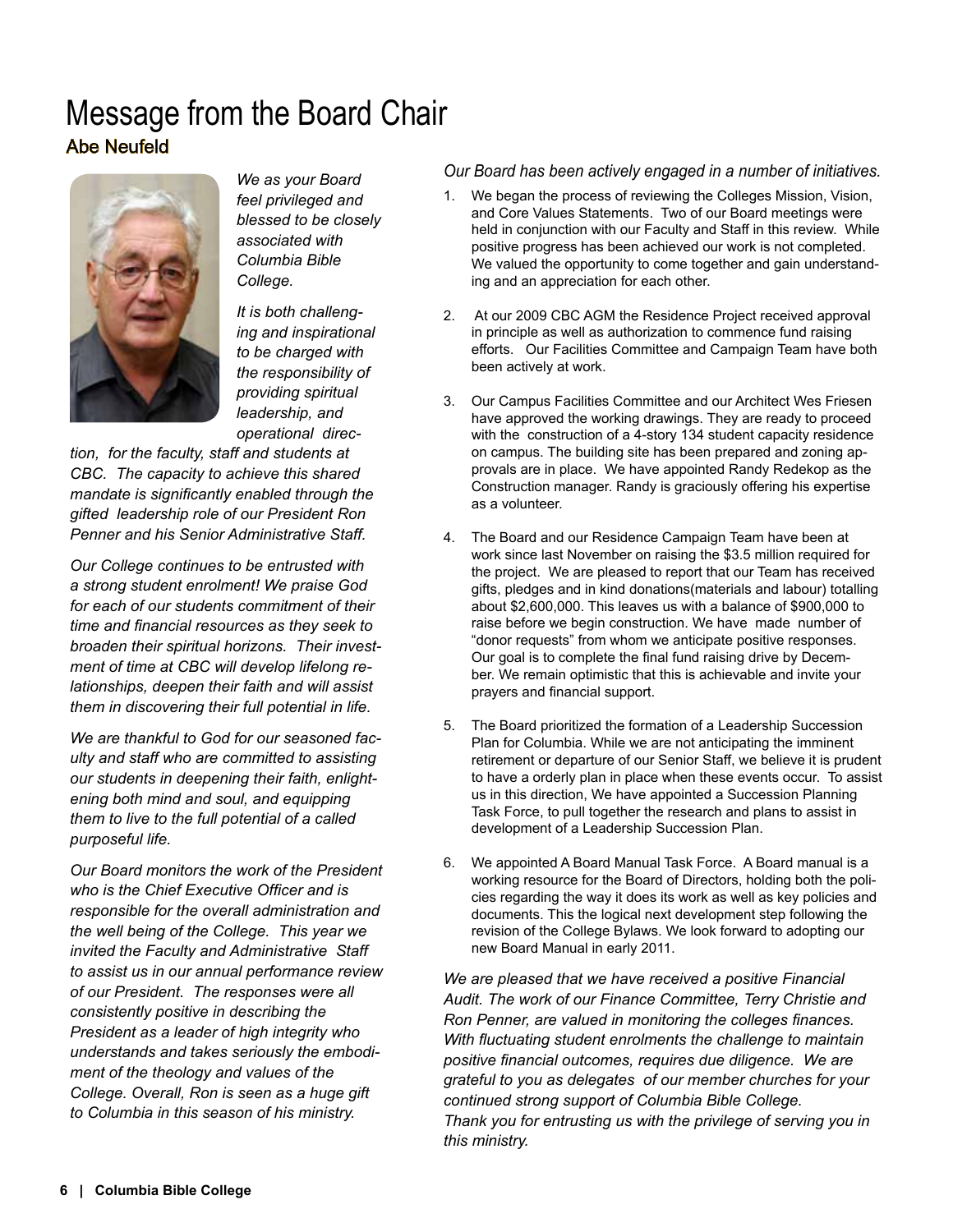# Financial Pages 7-11

Terry Christie

| <b>COLUMBIA BIBLE COLLEGE</b>                                  |                                    |                             |                                    |
|----------------------------------------------------------------|------------------------------------|-----------------------------|------------------------------------|
| <b>STATEMENT OF FINANCIAL OPERATIONS</b>                       |                                    |                             | <b>Approved</b>                    |
| FOR 12 MONTHS ENDED April 30, 2011, 2010<br>(Enrolment FFTE's) | <b>Budget</b><br>1(510)<br>2010/11 | Actual<br>2(508)<br>2009/10 | <b>Budget</b><br>3(470)<br>2009/10 |
| <b>TOTAL REVENUES</b>                                          | 6,124,390                          | 5,693,105                   | 5,543,248                          |
| <b>Educational</b>                                             | 4,188,124                          | 3,948,323                   | 3,681,272                          |
| <b>Course Fees</b>                                             | 4,026,644                          | 3,779,030                   | 3,528,722                          |
| <b>Other Student Revenue</b>                                   | 161,480                            | 169,293                     | 152,550                            |
|                                                                |                                    |                             |                                    |
| <b>Constituent &amp; Conference</b>                            | 1,241,000                          | 948,382                     | 1,115,004                          |
| Denominational Conference/Church/Donations                     | 450,000                            | 453,290                     | 460,000                            |
| Donations and net fundraising                                  | 705,850                            | 495,092                     | 655,004                            |
| Globe Quest                                                    | 85,150                             |                             |                                    |
| <b>Programs assisting students</b>                             | 90,000                             | 93,360                      | 90,000                             |
| <b>Other Revenues</b>                                          | 605,266                            | 703,040                     | 656,972                            |
| Lease, Investment, Miscellaneous                               | 179,035                            | 202,132                     | 180,485                            |
| Residence - net                                                | 146,680                            | 154,000                     | 154,660                            |
| Food Services - net                                            | 127,927                            | 109,387                     | 94,394                             |
| Catering - net                                                 | 28,000                             | 25,761                      | 27,936                             |
| Hospitality - net                                              | 101,300                            | 193,116                     | 183,990                            |
| Bookstore - net                                                | 22,324                             | 18,644                      | 15,507                             |
|                                                                |                                    |                             |                                    |
| <b>TOTAL EXPENDITURES</b>                                      | 6,124,390                          | 5,479,818                   | 5,543,248                          |
| <b>Academic Departments/Programs</b>                           | 2,542,762                          | 2,445,646                   | 2,382,988                          |
| Academics                                                      | 1,235,298                          | 1,224,489                   | 1,180,313                          |
| Early Childhood Education                                      | 197,787                            | 176,726                     | 180,220                            |
| Library                                                        | 304,803                            | 290,286                     | 264,792                            |
| Missions, Worship Arts, Youth                                  | 132,250                            | 132,672                     | 127,600                            |
| Outdoor Leadership                                             | 279,530                            | 285,916                     | 279,985                            |
| Quest                                                          | 393,094                            | 335,557                     | 350,078                            |
| <b>Development and Advancement</b>                             | 1,215,933                          | 976,277                     | 1,039,987                          |
| Alumni Relations/Presidents Office                             | 266,579                            | 233,676                     | 256,334                            |
| Development                                                    | 266,187                            | 220,743                     | 274,731                            |
| <b>Enrolment Management</b>                                    | 353,635                            | 307,928                     | 292,922                            |
| Financial Aid                                                  | 226,000                            | 213,930                     | 216,000                            |
| Globe Quest                                                    | 103,532                            |                             |                                    |
| <b>Programs assisting students</b>                             | 90,000                             | 93,360                      | 90,000                             |
| <b>Student Development</b>                                     |                                    |                             | 461,421                            |
| <b>Athletics</b>                                               | 503,956<br>245,680                 | 479,324<br>213,390          | 237,622                            |
| <b>Student Development</b>                                     | 258,276                            | 265,934                     | 223,799                            |
|                                                                |                                    |                             |                                    |
| Administration                                                 | 1,463,630                          | 1,414,115                   | 1,336,176                          |
| <b>Business Office/Finance</b>                                 | 547,513                            | 562,773                     | 499.148                            |
| Facilities                                                     | 674,382                            | 596,386                     | 596,564                            |
| Information Technology                                         | 241,735                            | 254,956                     | 240,464                            |
| <b>Capital Expenditures</b>                                    | 143,000                            | 71,096                      | 67,000                             |
| <b>Reserves &amp; Contingency</b>                              | 165,109                            |                             | 165,676                            |
| <b>SURPLUS (DEFICIT)</b>                                       | ٠                                  | 213,287                     | ۰                                  |
| Less: Capital Expenditures                                     |                                    | 71,096                      |                                    |
| <b>Revised Surplus (Deficit) - Per Audited Statements</b>      |                                    | 284,383                     |                                    |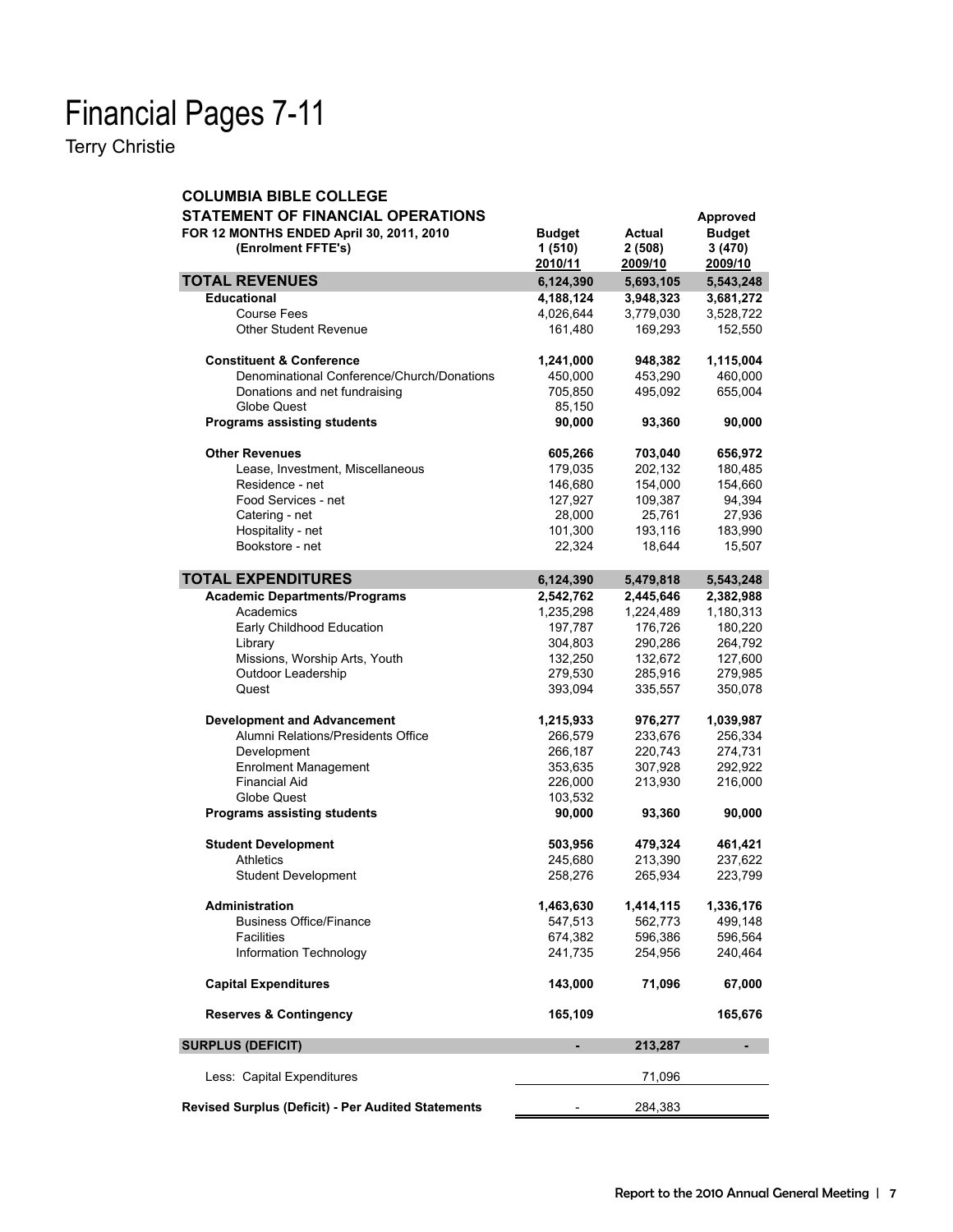# **COLUMBIA BIBLE COLLEGE**

Statement of Financial Position

April 30, 2010, with comparative figures for 2009

|                                                           | 2010                                            | 2009             |
|-----------------------------------------------------------|-------------------------------------------------|------------------|
| Assets -                                                  |                                                 |                  |
| Current assets:                                           |                                                 |                  |
| Cash                                                      | \$<br>171,048                                   | \$<br>191,627    |
| Investments and marketable securities                     | 402,174                                         | 386.128          |
| Accounts receivable                                       | 193,575                                         | 136,834          |
| Inventories                                               | 59,597                                          | 62,464           |
| Prepaid expenses and deposits                             | 93,432                                          | 123,798          |
|                                                           | 919,826                                         | 900,851          |
| Restricted assets (Note 2):                               |                                                 |                  |
| Cash and short-term deposits                              | 1,404,496                                       | 844,997          |
| Marketable securities                                     | 135,251                                         | 251,040          |
|                                                           | 1,539,747                                       | 1,096,037        |
| Life insurance cash surrender value                       | 23,281                                          | 23,965           |
| Property, buildings and equipment (Note 3)                | 9,232,244                                       | 9,231,241        |
|                                                           | \$<br>11,715,098                                | \$<br>11,252,094 |
|                                                           |                                                 |                  |
| <b>Liabilities and Net Assets</b>                         |                                                 |                  |
| Current liabilities:                                      |                                                 |                  |
| Accounts payable and accrued liabilities                  | \$<br>224,664                                   | \$<br>109,693    |
| Accrued holiday pay                                       | 191,019                                         | 200,822          |
| Scholarships payable                                      | 63,160                                          | 57,650           |
| Refundable deposits and unearned revenue                  | 397,002                                         | 457,811          |
|                                                           | 875,845                                         | 825,976          |
| Deferred contributions (Note 4):                          |                                                 |                  |
| Expenditures of future periods                            | 179,616                                         | 69,967           |
| Unspent capital contributions - residence                 | 794,807                                         | 502,586          |
| Property, buildings and equipment                         | 7,600,739                                       | 7,757,827        |
|                                                           | 8,575,162                                       | 8,330,380        |
| Net assets:                                               |                                                 |                  |
| Invested in property, buildings and equipment (Note 5(a)) | 1,631,505                                       | 1,473,413        |
| Scholarship endowment principal                           | 556,224                                         | 514,484          |
| General endowment principal                               | 9,000                                           | 9,000            |
| Internally restricted - capital reserve (Note 7)          | 147,982                                         | 367,621          |
| Internally restricted - endowment (Note 7)                | 10,000                                          | 10,000           |
| Unrestricted                                              | (90, 620)                                       | (278, 780)       |
| Capital disclosures (Note 10)                             | 2,264,091                                       | 2,095,738        |
|                                                           |                                                 |                  |
|                                                           | \$<br>11,715,098                                | \$<br>11,252,094 |
| On behalf of the Board<br>Director                        |                                                 |                  |
| Director                                                  | See accompanying notes to financial statements. |                  |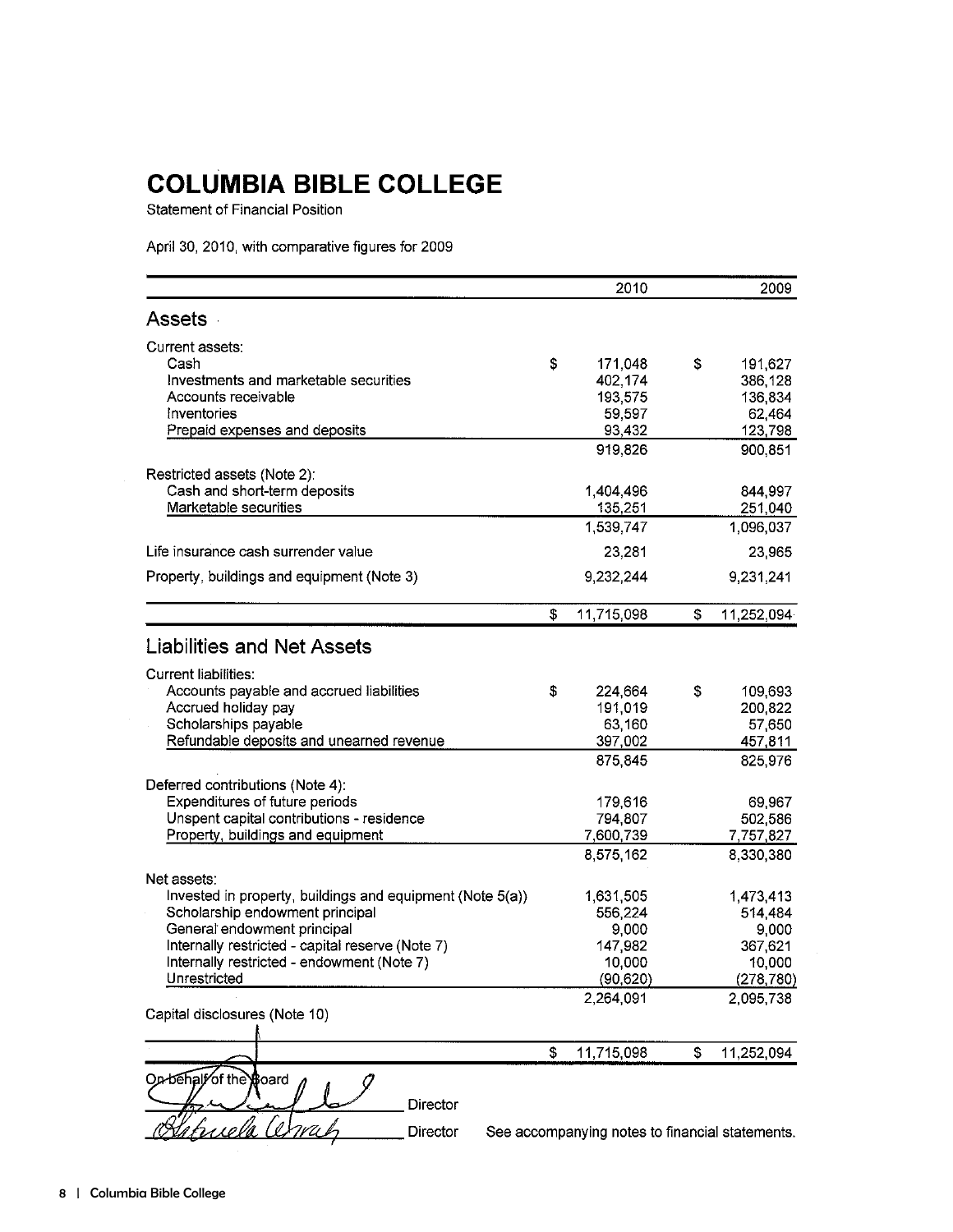# **COLUMBIA BIBLE COLLEGE**

**Statement of Operations** 

Year ended April 30, 2010, with comparative figures for 2009

|                                                              | 2010            | 2009             |
|--------------------------------------------------------------|-----------------|------------------|
| Student revenue:                                             |                 |                  |
| Course fees                                                  | \$<br>3,779,030 | \$<br>3,545,945  |
| Other student revenue                                        | 169,293         | 172,347          |
|                                                              | 3,948,323       | 3,718,292        |
| Constituency support:                                        |                 |                  |
| Conference support (Note 6)                                  | 453,290         | 501,500          |
| Donations and net fundraising                                | 495,092         | 642,476          |
| Programs assisting students (Note 4(a))                      | 93,360          | 89,600           |
|                                                              | 1,041,742       | 1,233,576        |
| Other income:                                                |                 |                  |
| Lease, investment and miscellaneous income                   | 202,132         | 141,196          |
| Ancillary services, net (Schedule)                           | 500,908         | 462,877          |
|                                                              | 703,040         | 604,073          |
|                                                              | 5,693,105       | 5,555,941        |
| Expenditures:                                                |                 |                  |
| Academic programs                                            | 2,445,646       | 2,687,641        |
| Administration                                               | 1,414,115       | 1,379,152        |
|                                                              | 976,277         | 915,627          |
| Development and advancement                                  | 479,324         | 503,537          |
| Student development                                          |                 |                  |
| Programs assisting students (Note 4(a))<br>Capital           | 93,360          | 89,600<br>825    |
|                                                              | 5,408,722       | 5,576,382        |
| Excess (deficiency) of revenues over expenditures before the |                 |                  |
| undernoted                                                   | 284,383         | (20, 441)        |
| Amortization of property, buildings and equipment            | (409, 495)      | (353, 652)       |
| Amortization of deferred contributions related to property,  |                 |                  |
| buildings and equipment                                      | 251,725         | 251,725          |
|                                                              | (157, 770)      | (101, 927)       |
| Excess (deficiency) of revenues over expenditures            | \$<br>126,613   | \$<br>(122, 368) |

See accompanying notes to financial statements.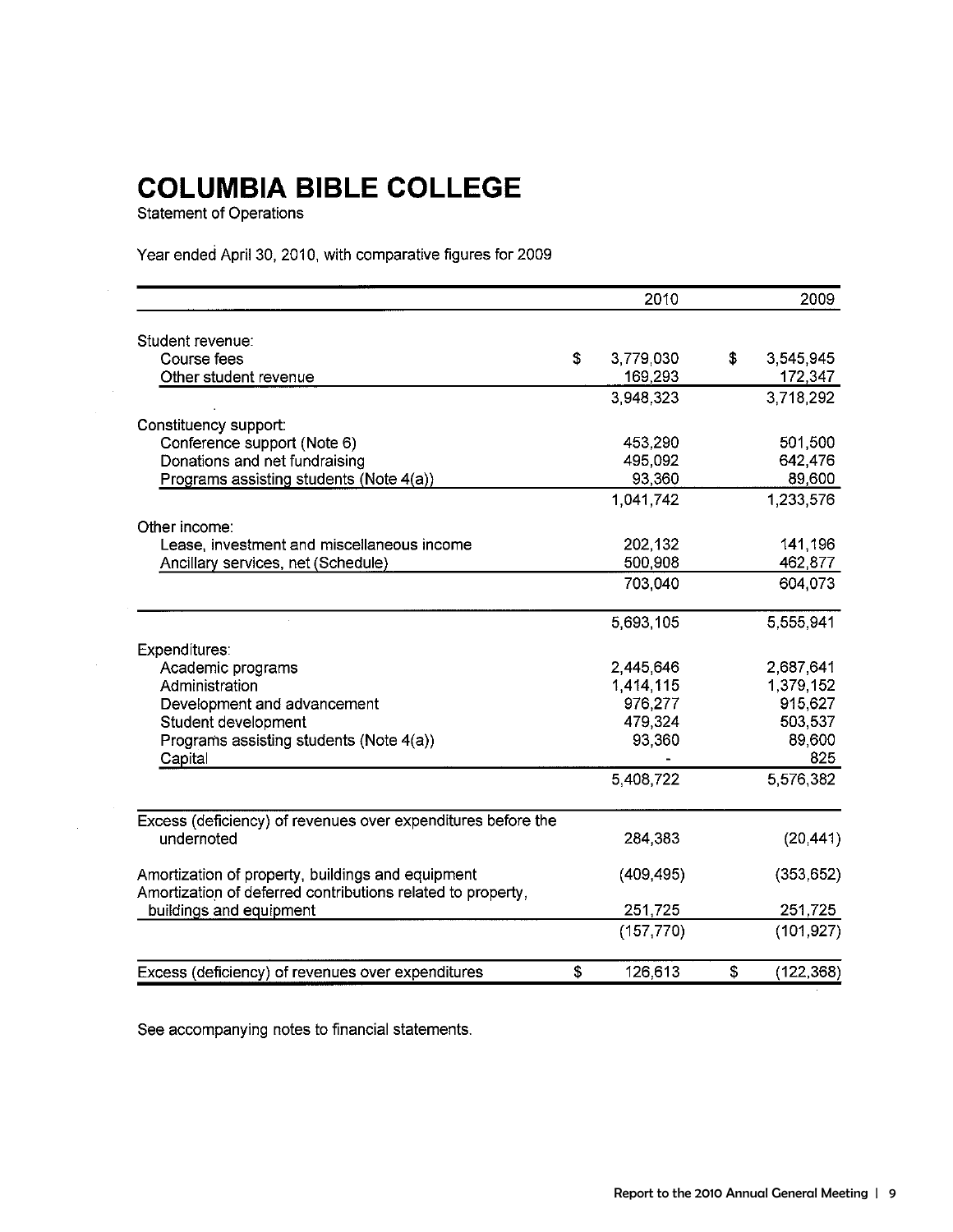# Columbia Bible College

**Financial Report** Submitted by Terry Christie, Business Administrator



Once again, it is my privilege to talk about the financial picture of the College. It has been an interesting year and progress has been made on a number of fronts. We have new student information and financial software in place and we have definitive plans for the construction of a new residence.

I believe that the College has been given a wonderful opportunity in that we can be part of young peoples' lives, encouraging and teaching them to do and be what God would want of them. In this way, we have an important and exciting responsibility! We could not fulfill it without the tremendous support of our owners, friends and supporters. They play a crucial role in our success and we are grateful for their support. I would also recognize our staff and faculty, all of w hom are dedicated to the College and students. They contribute tremendously to our success.

#### **Operating Results - Year Ended April 30, 2010 and 2009**

The format of the audited financial statements has been modified in order to have it more closely match our management reporting formats. Our operating results for the past two years look like this:

|                                                                                                         | Year ended<br>April 30/10 | Year ended<br>April 30/09 |
|---------------------------------------------------------------------------------------------------------|---------------------------|---------------------------|
| Excess (deficiency) or revenues over<br>expenditures, before amortization -<br>as per Management Report | \$284.383                 | $(\$20,441)$              |
| Amortization of property, buildings,<br>equipment deferred contributions - net                          | (157, 770)                | (101, 927)                |
| Excess (deficiency) of revenues<br>over expenditures                                                    | 126,613                   | (122,368)                 |

So for the year ended April 30, 2010, we were able to generate a surplus that slightly exceeded the prior year's deficit.

#### **College Financial Position April 30, 2010 and 2009**

Our year end is April 30, 2010. Cash flow is important to the college and we are happy to say that we did not have to dip into our line of credit during the year. Our unrestricted cash position at April 30, 2010 remained about the same as the previous year. Our restricted cash position improved significantly, increasing by \$443,000, due to contributions to our residence campaign and to our student financial aid programs. This is mirrored in our Deferred Contribution balances (excluding Property, Buildings and Equipment) which together show an increase of \$402,000. Our residence campaign fund increased from \$502,000 to \$794,000. Actual monies raised in the form of cash and pledges for the new residence as at April 30, 2010 was \$386,000.

Our Net Assets or "equity" increased in total from \$2,095,000 to \$2,264,000, an increase of \$169,000. The College made some large investments in infrastructure including a new phone system, expenditures on new student information and financial software, early expenditures on the new residence related to plans and site preparation, and various smaller expenditures on other equipment, renovations and software.

Enrolment for the year ended April 30, 2009 came in at 487 FFTE's, whereas for the year ended April 30, 2010, it was 508 (fiscal full time equivalent students = FFTE's). Tuition revenues were higher then in 2010, however donations, fundraising and denominational support declined in total from \$1,233,000 to \$1,041,000. This is of some concern. Other income increased from \$604,000 to \$703,000. Total costs for academic programs, administration, student development and development and advancement also came in lower, \$5,408,000 for the current year compared to \$5,576,000 for the prior year.

#### **The Future**

#### **- Operating Budget May 1, 2010 – April 30, 2011**

It is always a challenge to forecast enrolment, especially when it fluctuates so much from year to year. When we constructed the budget for the year May 1, 2010 – April 30, 2011, we predicated it on enrolment of 510 FFTE's (fiscal full time equivalent students). Indications were that this would be realistic. When we do our budgeting, we do so with our strategic goals and priorities in mind.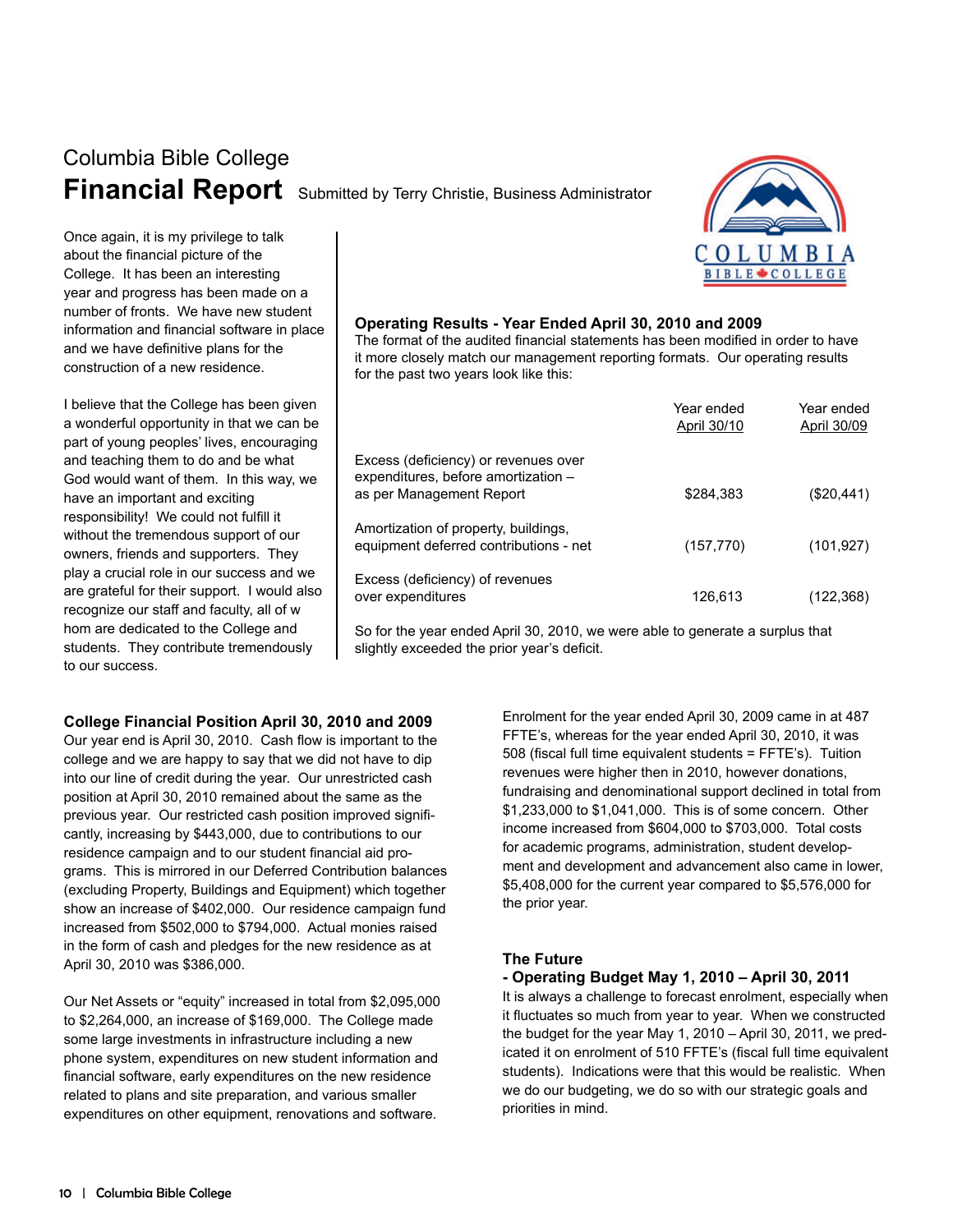Compared to the prior year's budget, the following key features are at play in the current, original budget (reflected in Budget (510) 2010/11 Column)

- $\blacktriangleright$  An increase in tuition rates of 5%
- $\blacktriangleright$  Increased General donations  $\sim$  \$50K
- ◆ Denominational subsidy down \$10K
- Small decline in net Residential revenue
- ◆ Small increase in net Food services
- $\blacklozenge$  Lower Hospitality revenue no BC Lions ~ \$82K
- ◆ Saving Academic Dean, later hire
- $\blacktriangleright$  Saving Dev position, later hire
- ◆ Stage 2 of Salary and Wage plan
- $\blacklozenge$  New Fin Aid position
- $\blacktriangleright$  Small increase in Financial Aid ~ \$10K
- $\blacktriangleright$  Increase in Admin costs Facilities, PCTIA \$14K
- $\blacklozenge$  Increase in Capital costs \$67K > \$143K

We have just gone through the Fall enrolment period and the numbers are disappointing. We expect to be down about 55 FFTE's from the average of 510 originally projected. We have to reforecast our budget and there will be adjustments in many areas. The reforecast will project a breakeven situation, no layoffs, revenue adjustments and significant reductions to various program costs.

These revisions will lead to the preparation of a "reforecasted budget". The original adopted budget is reflected in the Budget (510) 2010/11 Column.

Interestingly, enrolment in the secular schools and universities is very high. One of the factors we have observed is that students at CBC seem to be taking fewer credits on average, than in the past. This brings the FFTE calculation down. With



God's grace, and as we have in the past, we will adjust to this lower enrolment.

#### **Conclusion**

I want to thank all of the College's friends and supporters without whom we would not succeed. I also want to thank staff and faculty for their dedication and hard work. Please join us in praying for these people and our students as we continue to do God's work.

#### **Board Roster 2009-2010**

(Terms begin and end in October)

#### **MC Board Members**

Artur Bergen – (Term 2, 2011) Ebenezer Mennonite Church

Kenny Chiu – (Term 1, 2011) Peace Chinese Mennonite Church

Dick Hildebrandt – (Term 1, 2011) Black Creek United Mennonite Church

Abe Neufeld – (Term 2, 2012) Cedar Valley Mennonite Church Chair

#### **MB Board Members**

Ron Born – (Term 1, 2011) Willow Park Church

Marilyn Hiebert – (Term 1, 2012) Bakerview Mennonite Brethren Church **Treasurer** 

Ralph Hildebrand – (Term 1, **2010**) Fraserview Mennonite Brethren Church Vice Chair

> Bill Hogg – (Term 1, 2012) Gracepoint Community Church

Peter Horban – (Term 1, **2010**) Bakerview Mennonite Brethren Church

Terry Kaethler – (Term 1, 2012) Mountain Park Community Church

Gabriella Unruh – (Term 2, 2011) Bakerview Mennonite Brethren Church **Secretary** 

Dan Wiebe – (Term 0 - **2010**) (completing Brian Friesen's term, **2010**) Northview Community Church

Terry Christie